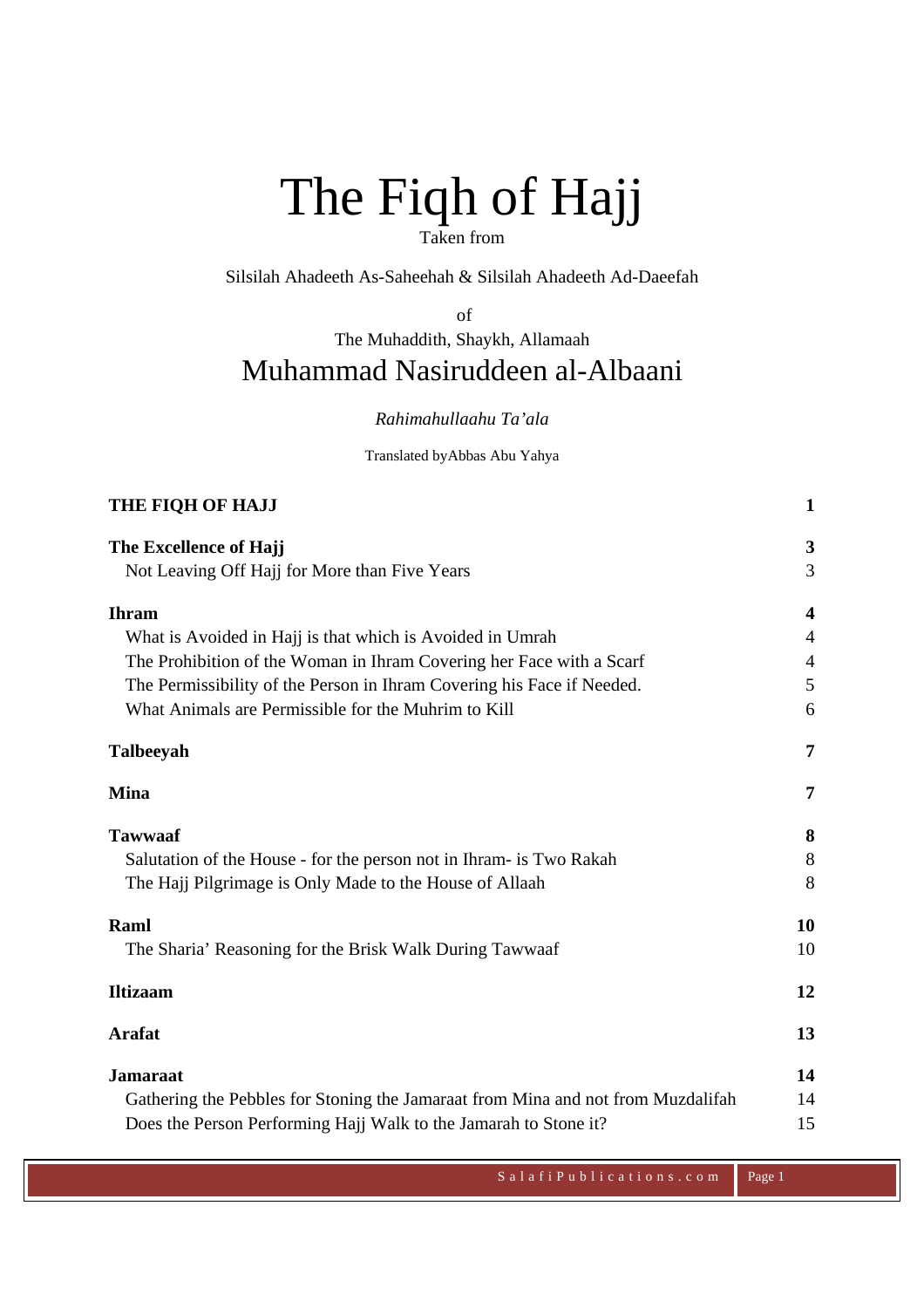| Everything is Permissible After Stoning the Jamaarat al-'Aqabah Except Women     | 16  |
|----------------------------------------------------------------------------------|-----|
| Slaughter                                                                        | 17  |
| After the Completion of Hajj                                                     | 17. |
| The Permissibility of Visiting the Prophet's -sallAllaahu alayhi wa sallam-Grave |     |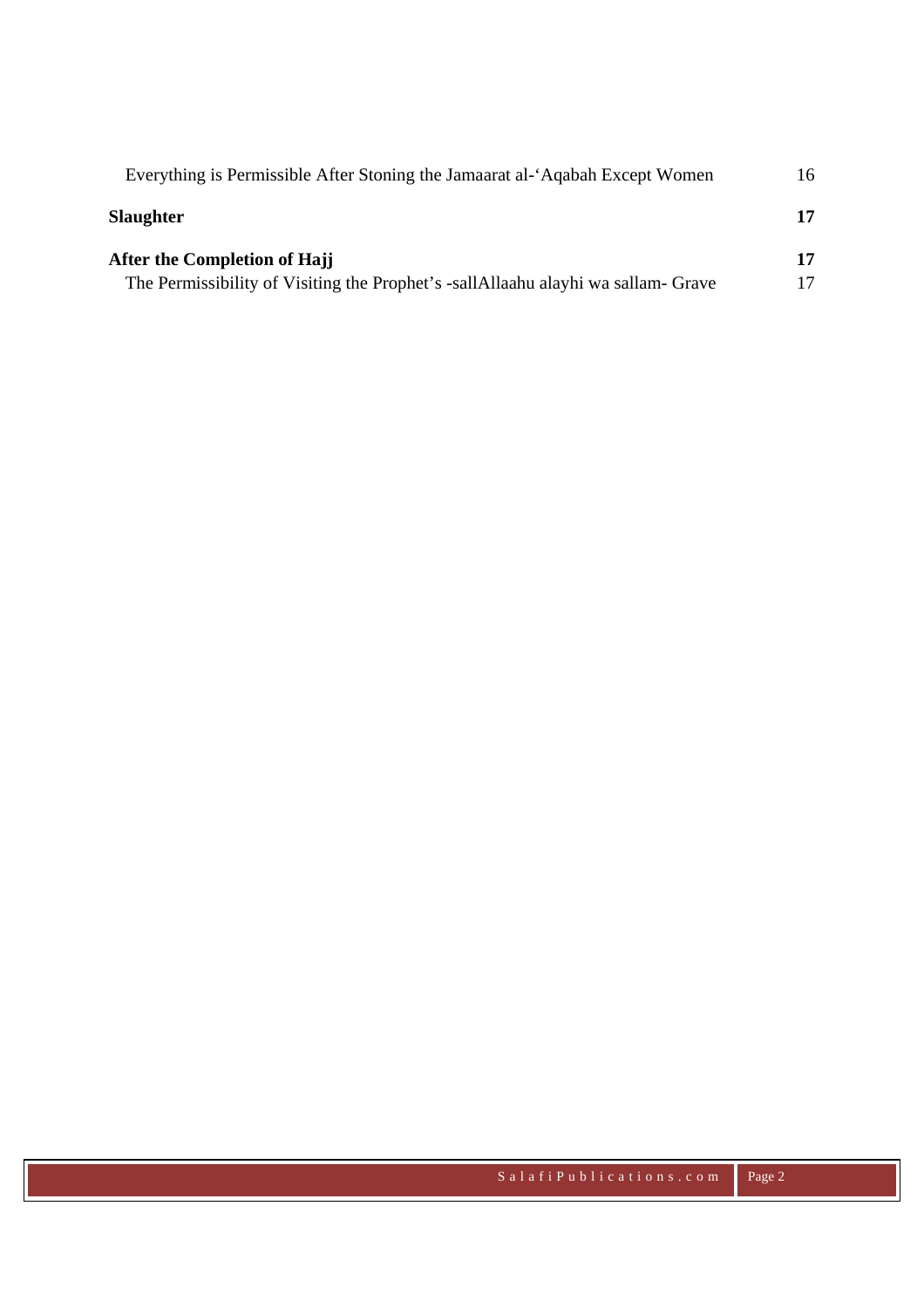# **The Excellence of Hajj**

No. 1185 & 1200 - On the authority of Ibn Abbas in a narration ascribed to the Prophet:  *sallAllaahu alayhi wa sallam:*

 'Be regular with (in another narration: follow up) the *Hajj* and the *Umrah* since they wipe out poverty and sins, just as the furnace separates the slag from the iron.'

#### **Not Leaving Off Hajj for More than Five Years**

No. 1662 - The Messenger *- sallAllaahu alayhi wa sallam* said: 'Indeed Allaah says: Verily I have made a slave's body healthy and given him adequate livelihood yet five years have passed and he has not come to Me and redeemed himself, as a pilgrim.'

Silsilah-Saheehah

Shaykh Albaani said:

'Benefit: al-Mundhiri said in 'al-Targheeb' (2/134): Narrated by Ibn Hibban in his 'Saheeh' and by al-Bayhaqi who said: 'Alee bin al-Mundhir said: Some of our companions narrated to me saying: Hasan bin Hayyin used to be amazed by this hadeeth and used to implement it. He would love a healthy, prosperous person not to leave off Hajj for five years.'

No. 1264 - On the authority of Jaabir in a narration ascribed to the Prophet: *-sallAllaahu alayhi wa sallam*: 'The goodness of Hajj is feeding people and good speech.'

No. 1820 - On the authority of Jaabir who said: the Messenger of Allaah *- sallAllaahu alayhi wa sallam* said: 'Pilgrims for Hajj and *Umrah* are the delegates of Allaah. He called them and they responded, they asked of Him and He gave them.'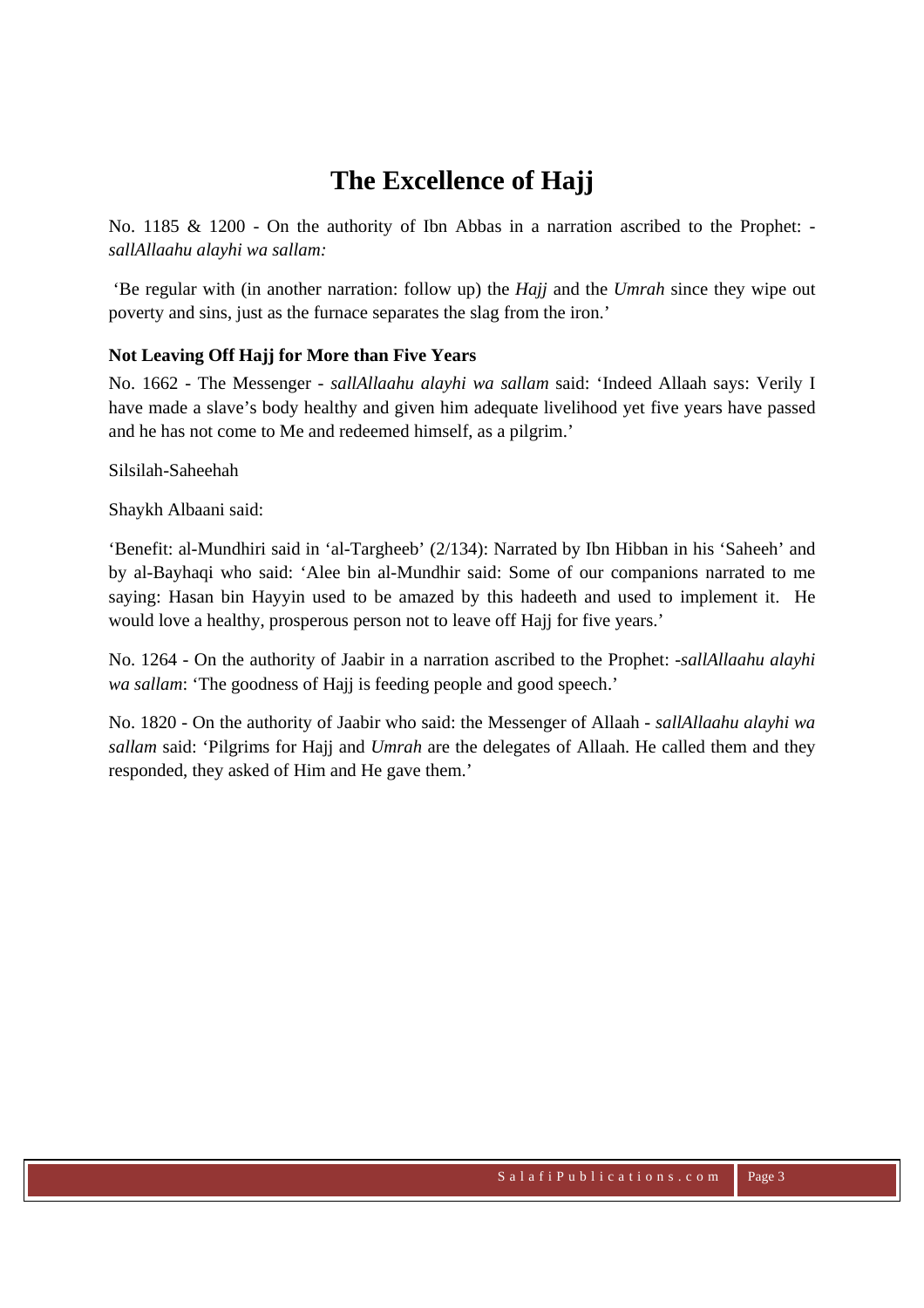### **Ihram**

#### **What is Avoided in Hajj is that which is Avoided in Umrah**

No.2765 - On the authority of Safwaan bin Umayyah who said: A man came to the Messenger of Allaah *-sallAllaahu alayhi wa sallam*: wearing a lot of coloured perfume on his clothing, he was wearing different pieces of clothing and he had already assumed *Ihraam* for *Umrah*. He said: 'What do you order me to do, O Messenger of Allaah, in my *Umrah*?'

Then Allaah *-Azza wa Jal-* revealed: <<Complete the Hajj and *Umrah* for Allaah >>

So the Messenger of Allaah *-sallAllaahu alayhi wa sallam-* said: 'Where is the person who asked the question about *Umrah*?'

The man said: 'Here I am'

So the Messenger said: 'Remove your clothing and take a bath, clean off the perfume as much as you can and whatever you used to do for your Hajj, then do that in your *Umrah*.'

Saheeh

Silsilah-Saheehah

Shaykh Albaani said:

'Benefit: Ibn Hajr said in 'al-Fath' (3/394): Ibn al-Muneer said in 'al-Hashiyah': 'What the Messenger *-sallAllaahu alayhi wa sallam-* said was: "*Wassna*'," (i.e. the Arabic word for 'do, make') which means: 'To leave something,' because the clarification meant what a *Muhrim* keeps away from. So, the benefit taken from this explanation is that 'leaving something is an action in itself.'

### **The Prohibition of the Woman in Ihram Covering her Face with a Scarf**

No. 2930 - On the authority of 'Uqbah bin 'Aamr al-Juhanee who said: 'My sister vowed that she would walk to the *Ka'bah* barefoot and unveiled. So the Messenger of Allaah *-sallAllaahu alayhi wa sallam-* came to her and said: 'What is wrong with this woman?'

They said: She vowed to walk to the *Ka'bah* barefoot and unveiled!

So he said: 'Order her to take a ride, cover herself, perform the Hajj and slaughter an animal.'

Saheeh

Silsilah-Saheehah

Shaykh Albaani said: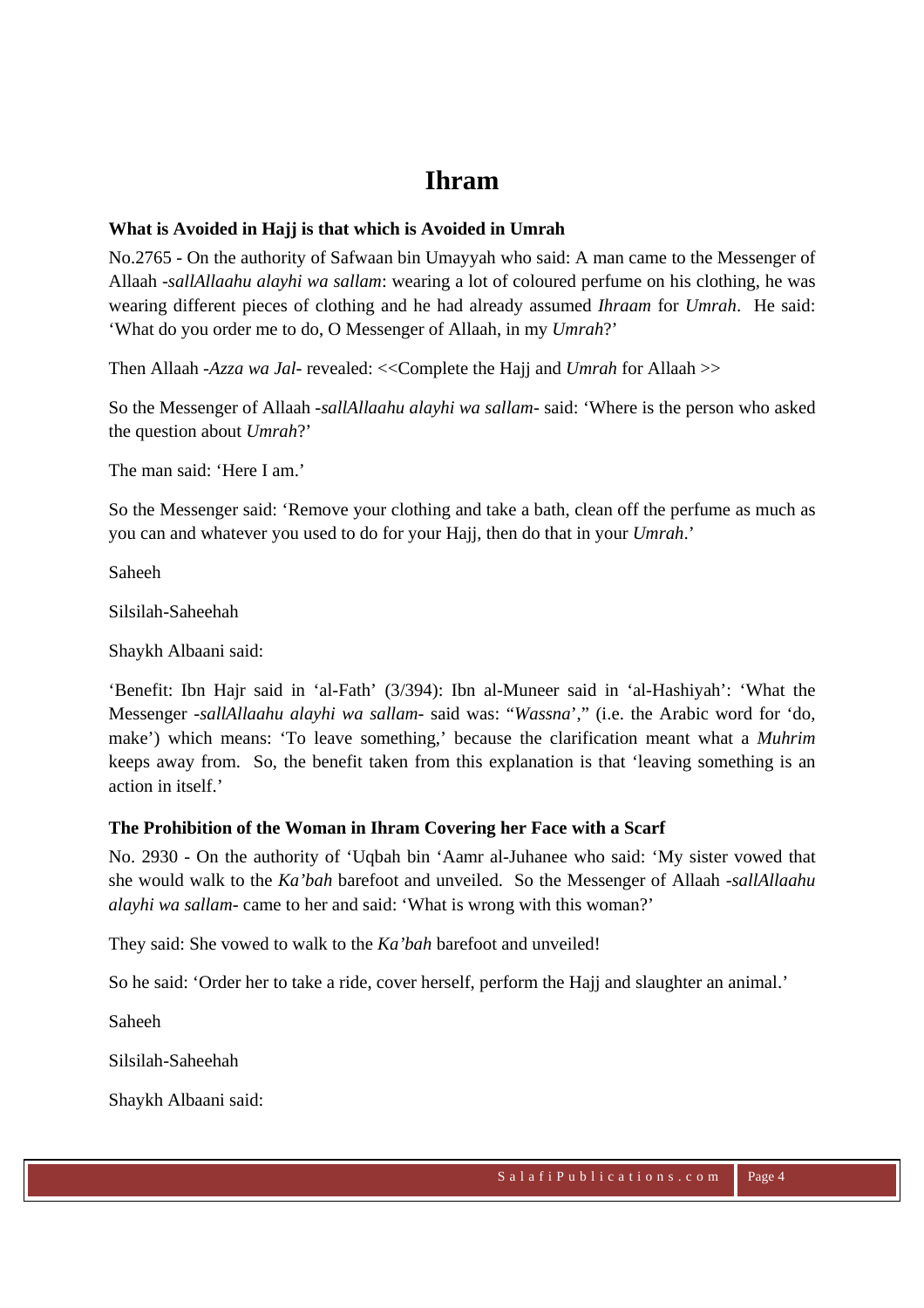'In this hadeeth there are some important benefits, from them:

That the *Ihram* of the woman is for her face, so it is not permissible for her to cover her face with her *Khimaar* (scarf), rather she covers her head and chest. This is like the hadeeth: 'A woman in *Ihram* does not wear a *Niqaab* (face veil), nor does she wear gloves.'

Narrated by Bukhari and Muslim.

[Important note: Shaykh al-Albaani said in his book: 'The Rites of *Hajj* and *Umrah*' (p.12)

'It is permissible for the woman to cover her face with something like a *Khimaar* or *Jilbaab*, which she throws over her head and it sits on her face. What is correct is that it can touch her face, but she cannot tie it to her face. This is similar to what Ibn Taymeeyah *-Rahimahullaah*said.]'

No. 2617 -The Messenger *- sallAllaahu alayhi wa sallam* said: 'O Allaah this Hajj has no ostentation in it nor any hypocrisy.'

#### **The Permissibility of the Person in Ihram Covering his Face if Needed.**

No. 2899 - On the authority of Uthmaan bin 'Affan *–Rahiallaahu anhu-* that 'The Prophet  *sallAllaahu alayhi wa sallam-* would cover his face while he was in a state of *Ihram*.'

Saheeh

#### Silsilah-Saheehah

On the authority of Abdullaah bin 'Aamir bin Rabeeh that he saw 'Uthmaan bin 'Affan in a village near Madina with his face covered by a deep red coloured, velvet cloth on a summer's day while he was a *Muhrim* (in the state of *Ihram*).

Its chain is authentic.

Shaykh Albaani said: 'So if you know that the chain of narration is authentic, then there is no contradiction between this hadeeth and the report which is *Mawqoof* (the *Isnad* only goes back to the Companion) at 'Uthmaan, as is apparent. This is because there is nothing that conflicts with the acceptability of 'Uthmaan doing that which it is possible the Messenger *-sallAllaahu alayhi wa sallam-* did.

This is better (that the hadeeth and the *Athar* correspond) rather than attributing a mistake to one of the trustworthy narrators simply because 'Uthmaan did an action that he narrated from the Prophet *-sallAllaahu alayhi wa sallam*. Do you not also see that there is no difference between what ad-Daraqutni *-Rahimullaah-* noted, saying that the *Mawqoof* (the *Isnad* only goes back to the Companion) precedes the *Marfoo'* (a narration ascribed to the Prophet), and those who invert the issue saying that the *Marfoo'* precedes the *Mawqoof*.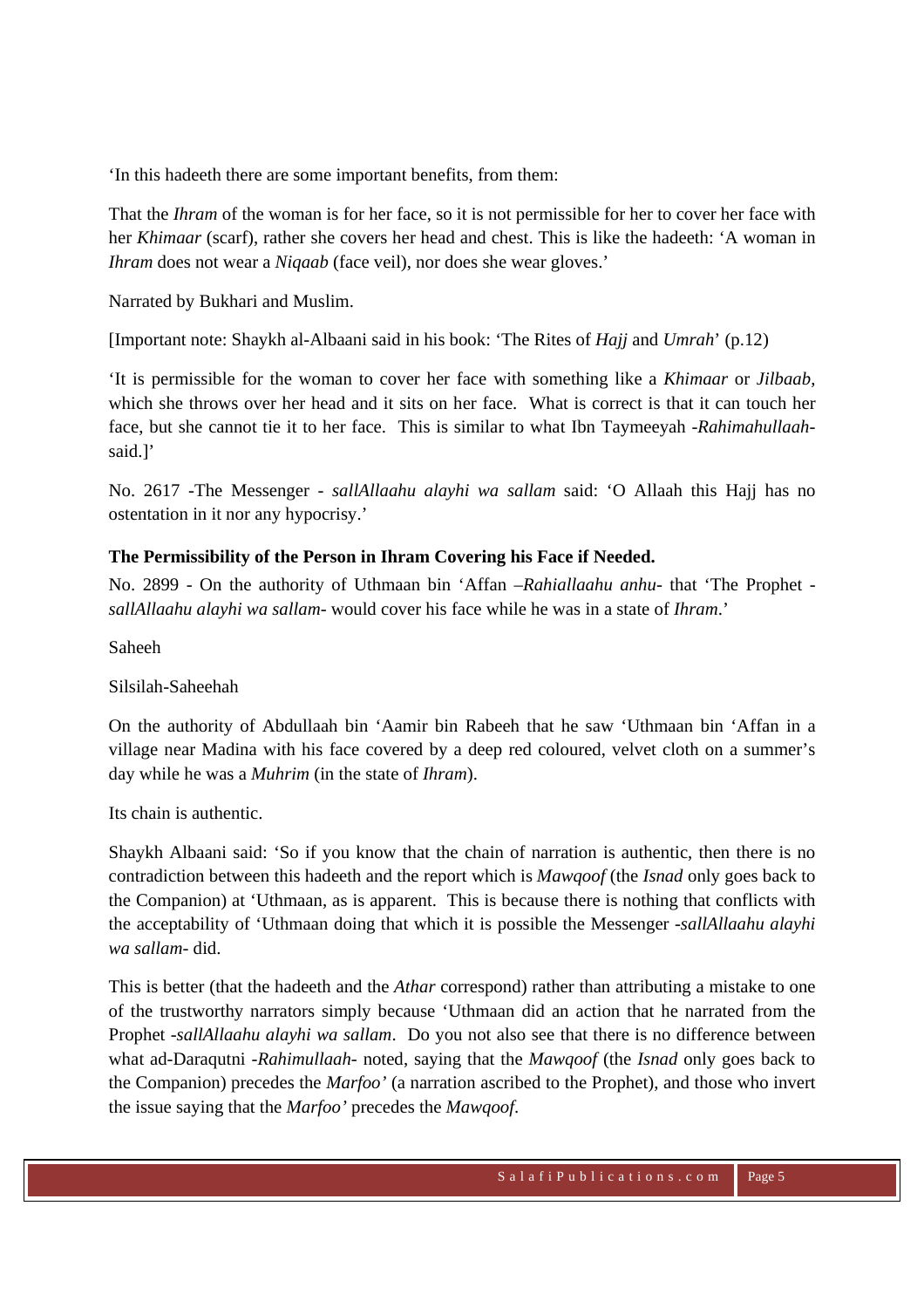The truth is that both of them are authentic, so neither of them opposes the other.

Indeed there are many *Aathaar* narrated by the Companions, the *Tabieen* and the diligent Imaams which permit the person in a state of *Ihram* to cover his face if need be. Ibn Hazm uses these *Aathaar* as evidence in his book 'al-Muhalla' (7/91-93) so as to support the original stance. Al-Bayhaqi also narrated some of these *Aathaar* (5/54)

This hadeeth does not oppose the saying of the Messenger *-sallAllaahu alayhi wa sallam*regarding the person who dies while in a state of *Ihram*:

'Wash him with water mixed with Acacia leaves, shroud him in his clothing and do not cover his face or head.'

Narrated by Muslim and other than him and it is narrated in the book 'al-Irwaa' (4/198-199).

This verdict is specific to the one who dies in a state of *Ihram* but the hadeeth under discussion is regarding the living, so it (i.e. the ruling) is different.'

#### **What Animals are Permissible for the Muhrim to Kill**

 No. 193 -'Five types of animals which, if a *Muhrim* kills, there is no blame upon him: a crow, a predatory bird, a rat, scorpion and a voracious dog.'

Saheeh

Narrated by Bukhari and Muslim on the authority of Ibn Umar in a narration ascribed to the Prophet: *-sallAllaahu alayhi wa sallam*.

Shaykh Albaani said:

'From what is clear in this hadeeth is the absence of blame, which shows the permissibility of killing them. It is not to be understood from this that it is recommended or obligatory to kill them or that it is better leave off killing them.'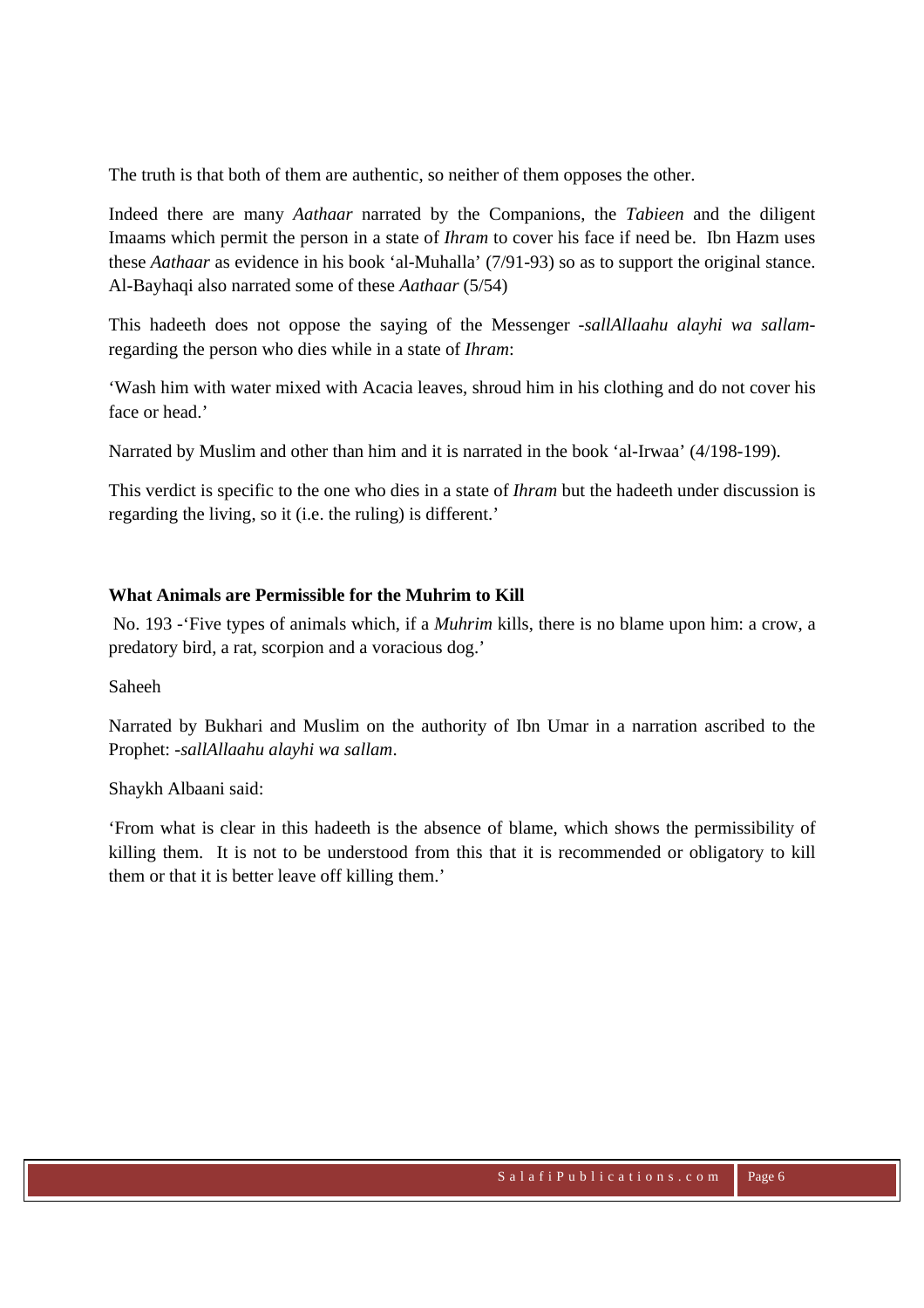## **Talbeeyah**

No. 830 - On the authority of Zaid bin Khalid al-Juhanee, on the authority of the Messenger of Allaah *-sallAllaahu alayhi wa sallam -* who said:

 'Jibraeel came to me and said: O Muhammad! Order your Companions to raise their voices with the *Talbeeyah* (proclamation for Hajj or *Umrah*), since it is from the signs of Hajj.'

No. 1500 - On the authority of Abu Bakr as-Siddeeq who said that the Messenger of Allaah  *sallAllaahu alayhi wa sallam-* was asked: 'What is the best Hajj?'

He answered 'The one where you raise your voice reciting the *Talbeeyah* and you slaughter an animal.'

No. 1621 - On the authority of Abu Huraira in a narration ascribed to the Prophet: *-sallAllaahu alayhi wa sallam*: 'A person does not ever make *Talbeeyah* except that he is given glad tidings, nor does a person ever say *Takbeer* except that he is given glad tidings.'

It was asked: 'With Paradise?'

He answered: 'Yes.'

#### **Mina**

No. 804 - On the authority of Ibn Abbas: the Messenger *- sallAllaahu alayhi wa sallam* used to visit the House (*Ka'bah*) every night from the nights of Mina.'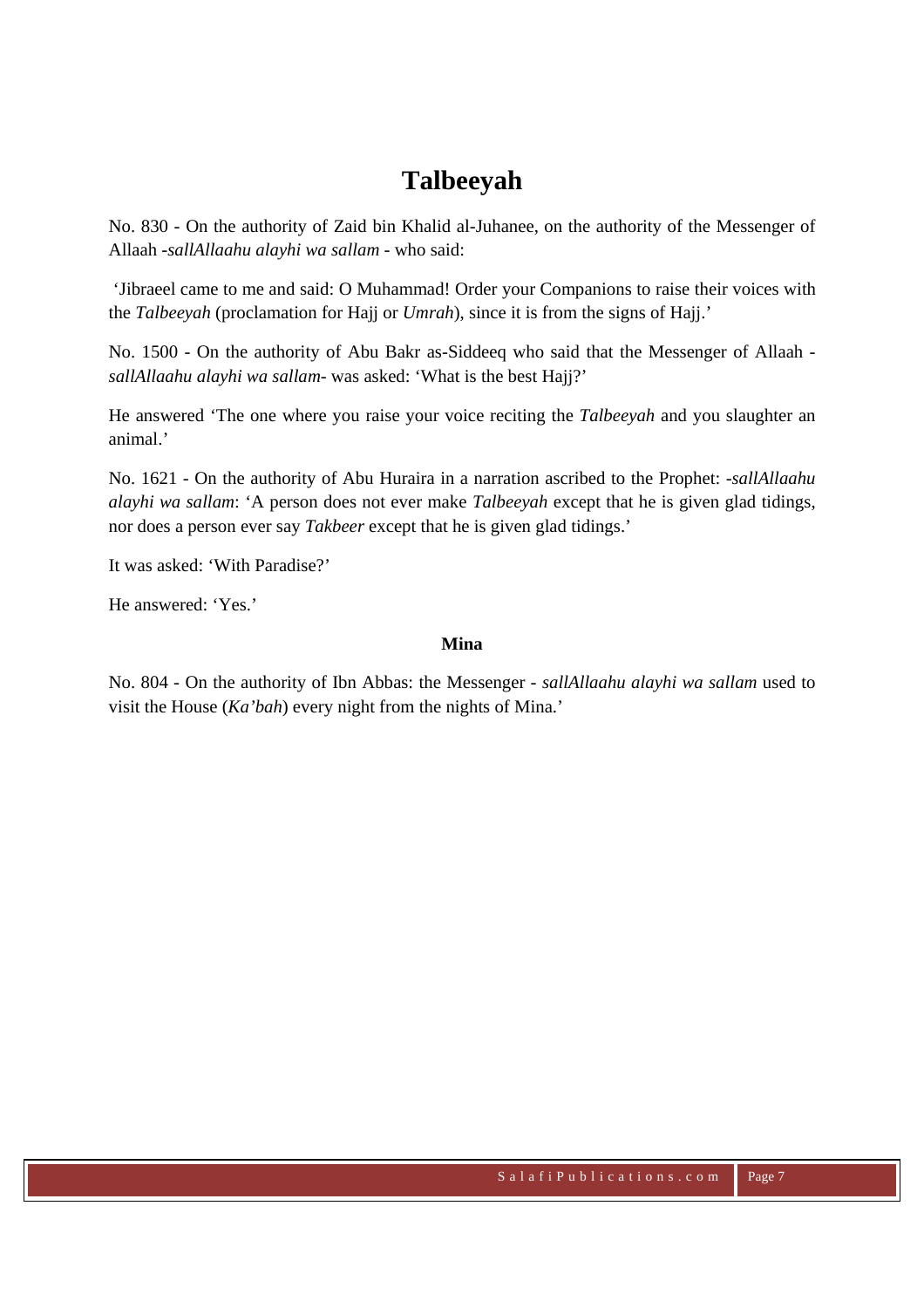### **Tawwaaf**

No. 2725 - On the authority of Abdullaah bin Umar who said I heard the Messenger of Allaah  *sallAllaahu alayhi wa sallam-* saying: 'Whoever makes seven circuits of *Tawwaaf* around the House (*Ka'bah*) and prays two *Rakats*, it is the same as freeing a slave.'

#### **Salutation of the House - for the person not in Ihram- is Two Rakah**

The Hadeeth has no chain - *La Asl laha*

No.1012 'Salutation of the House is done with *Tawwaaf*.'

The Hadeeth has no chain - *La Asl laha*

Silsilah-Daeefah

Shaykh Albaani said:

'I say: I do not know, neither from the sayings or actions of the Sunnah, that which attests the meaning of this hadeeth other than the general evidences which mention praying before sitting in the *Masjid* which then include the *Masjid al-Haraam*.

The assertion that salutation of the *Masjid al-Haraam* is the *Tawwaaf* opposes the general evidence previously mentioned. So, this salutation cannot be accepted until it can be affirmed and how inconceivable is that? Especially as  $-$  due to experience  $-$  it is not possible for the person entering the *Masjid al-Haraam* during the days of the sacred seasons to perform the *Tawwaaf* every time he enters it, so praise be to Allaah Who has made the matter easy.

<<And He has not placed any burden upon you in your religion>>

Indeed what must be brought to attention here regarding this verdict is that it is for the person who is not a *Muhrim*. As for the person who is in *Ihram* then the rightful Sunnah is that he begins with the *Tawwaaf* and then the two *Rakah* after it.'

#### **The Hajj Pilgrimage is Only Made to the House of Allaah**

*Da'eefah* No. 265 *Mawdoo*- Fabricated

'O Abu Huraira! Teach the people the Quran and learn it, because if you died upon that, the Angels would visit your grave just as they visit the Ancient House (*Ka'bah*).

Teach the people my Sunnah, even if they dislike it. If you would like not to stop on the bridge on the Day of Judgement, even for the blink of an eye until you enter Paradise, then do not innovate with your opinion.'

*Mawdoo*- Fabricated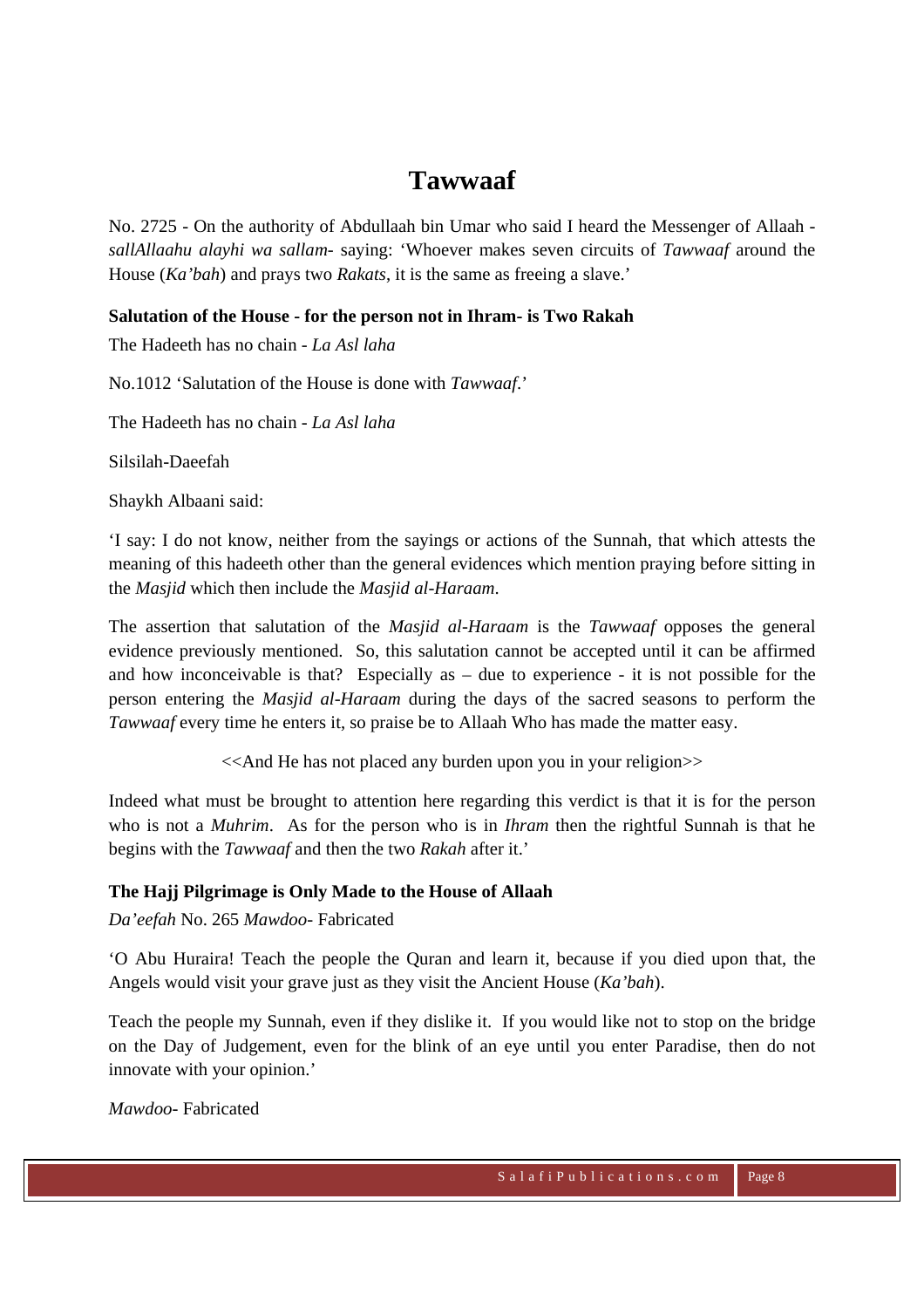#### Silsilah-Daeefah

Shaykh Albaani said:

 'Ibn al-Jawzi mentions this narration in his book 'al-Mawdoo'aat' (The Fabricated Ahadeeth) (1/264) and he said: 'Not authentic and Abu Hammam (one of the narrators) is Muhammad bin Mujeeb.

Yahya said: 'He is a liar.'

Abu Haatim said: 'He is lost in hadeeth (i.e. rejected).'

As-Sooyuti brings a similar narration but mentions the wording: 'If death comes to you and you are in this state then the Angels perform Hajj (pilgrimage) to your grave just as the believers perform Hajj to the House of Allaah, the *Haraam*.'

As-Sooyuti remained silent about this; but I have a more severe hatred for this wording than the first - due to what it mentions about performing Hajj to a grave - as it is an innovated statement which has no origin in the *Sharia'*. Also, performing Hajj to a visited thing other than the House of Allaah, the *Haraam*, is not mentioned in the *Sharia'*.

As for performing Hajj (Pilgrimage) to graves, then that is done by *Ahl-ul-Bida'* (the people of *Bida'*) who aggrandize graves to extreme by journeying to them, spending nights there, performing *Tawwaaf* around them, making *Dua'*, begging and imploring of the graves and other similar things which are all symbols of the Hajj. Some of them even authored a book entitled 'The Rites of Making Hajj to Shrines and Graves' as a refutation of what Shaykhul-Islaam Ibn Taymeeyah mentioned in his books!!

This is major misguidance and no Muslim who has smelt the fragrance of pure *Tawheed* will doubt that this is the thing most disliked by the Messenger *-sallAllaahu alayhi wa sallam-*. So how can it be conceived possible that the Messenger *-sallAllaahu alayhi wa sallam-* made this statement: 'the Angels would visit your grave just as they visit the Ancient House (*Ka'bah*).'

O Allaah! Indeed the heart testifies that the Prophet *-sallAllaahu alayhi wa sallam-* never said even one of the letters from this statement. May Allaah disfigure the one who fabricated this.'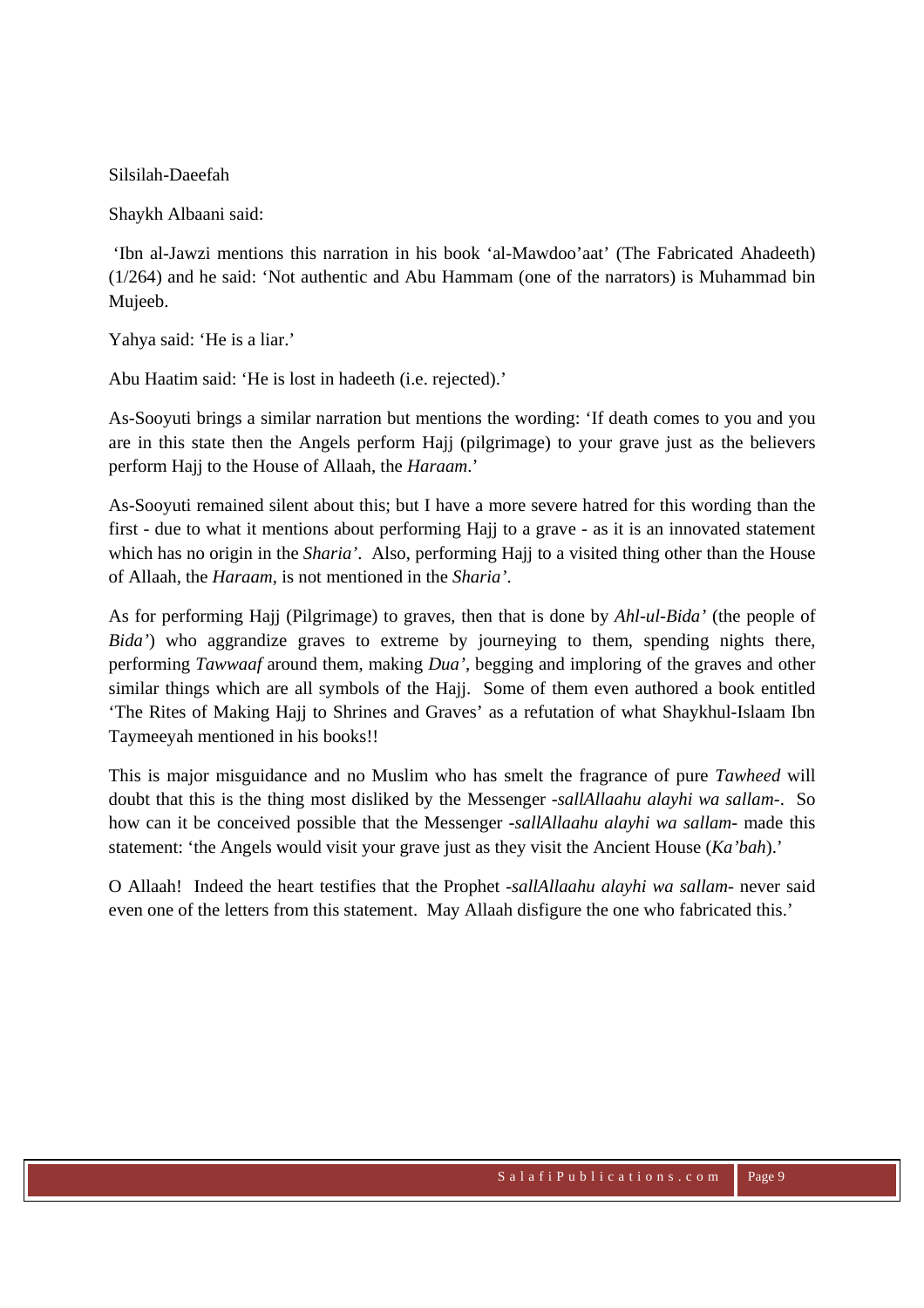### **Raml**

#### **The** *Sharia'* **Reasoning for the Brisk Walk During** *Tawwaaf*

No. 2573 - On the authority of Ibn Abbas *–Rahiallaahu anhu-* 'The Quraish said: 'Indeed Muhammad and his Companions have been weakened by the fever of Yathrib.' So in the year the Messenger of Allaah *- sallAllaahu alayhi wa sallam –* performed *Umrah* he said to his Companions: 'Walk briskly around the *Ka'bah* so the *Mushrikeen* can see your strength.' So when they walked briskly the Quraish said: 'It has not weakened them.'

Saheeh

Silsilah-Saheehah

Shaykh Albaani said:

'This chain is *Saheeh* according to the conditions of Imam Muslim. Bukhari narrates it without a complete chain in his 'Saheeh' (5/86) on the authority of Hamad bin Salamah in a narration similar to this, as does Hamad bin Zayd in a narration on the authority of Ayoob whose wording is as follows:

'The Prophet *-sallAllaahu alayhi wa sallam-* commanded them to walk briskly for three circuits and walk calmly between the two corners so the *Mushrikeen* could see their strength and patience.'

So the *Mushrikeen* said: 'These are those whom you claimed had been weakened by the fever. They are stronger and more patient than such and such!'

In 'al-Musnad' (1/305) via another chain which is narrated on the authority of Abu Tufail from Ibn 'Abbas that when the Messenger of Allaah *-sallAllaahu alayhi wa sallam-* stopped at a place not far from Makkah called 'Marra az-Zahran' on his way to *Umrah*, it reached the Companions of the Messenger of Allaah *-sallAllaahu alayhi wa sallam-* that the Quraish were saying: What has caused them to come here feeble and thin?

So his Companions said: 'If we slaughter our camels, eat from their meat and make a broth from its soup, then we will be relaxed when we enter upon the people tomorrow.'

The Messenger said: 'Do not do that, but gather your provisions and bring them to me.' So they gathered them for the Messenger *-sallAllaahu alayhi wa sallam-* and spread out a tablecloth made from leather. They ate, and had eaten satisfactorily, then left and every one of them took some in their sacks. Then the Messenger of Allaah *-sallAllaahu alayhi wa sallam-* turned and went ahead until he entered the *Masjid* – and the Quraish were sitting near the black stone. The Messenger *-sallAllaahu alayhi wa sallam-* uncovered one of his shoulders through his top garment then said: 'Do not let the people see you as deficient/weak.'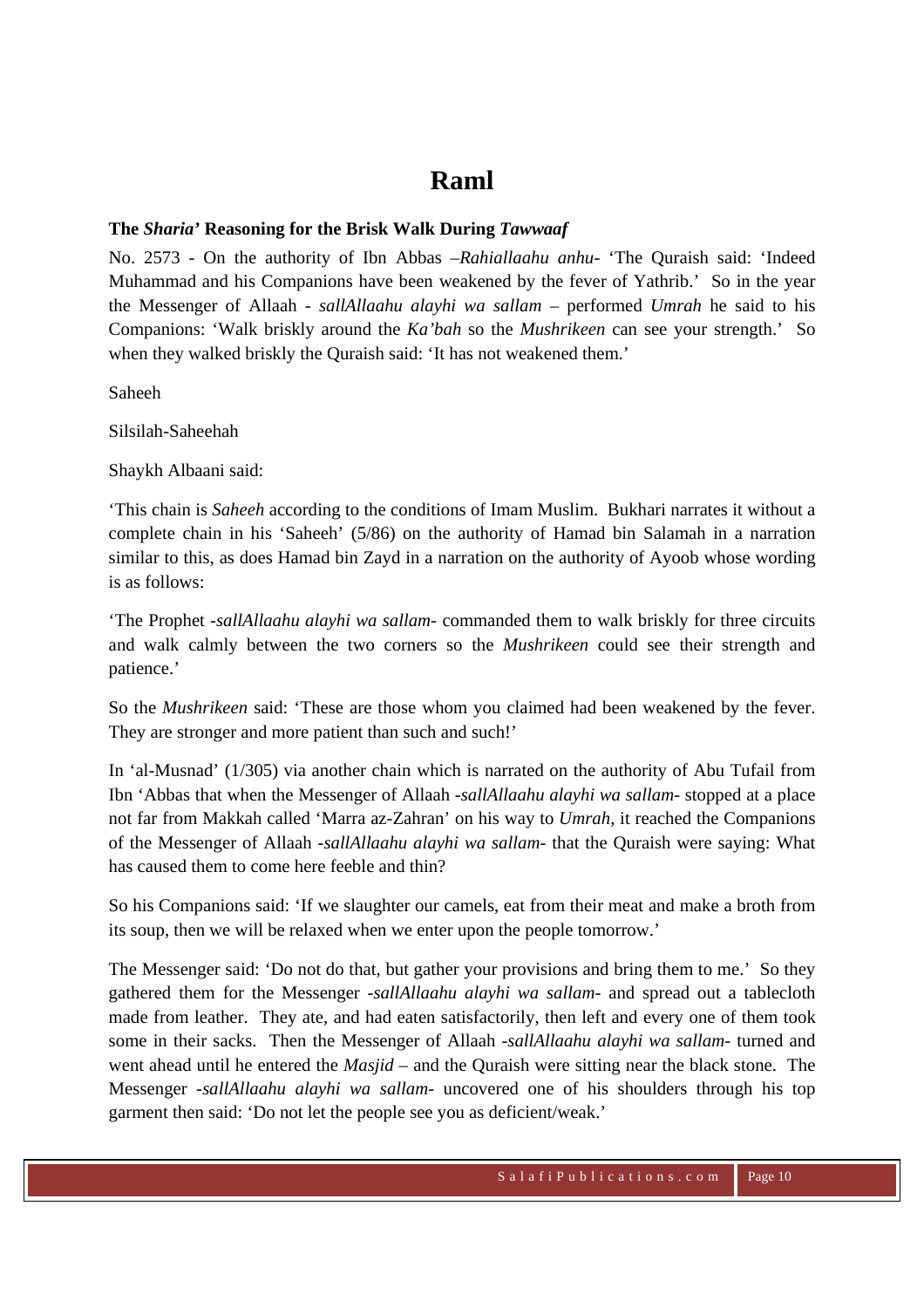He touched the corner and entered *Tawwaaf,* passing by the *Yemeni* corner and walking to the Black Stone.

The Quraish said: 'Just walking in the *Tawwaaf* does not please them, but they leap and jump like gazelles.'

The Messenger *-sallAllaahu alayhi wa sallam-* did that for three circuits and so it became the Sunnah.

Abu Tufail said: 'Ibn 'Abbas informed me that the Prophet *-sallAllaahu alayhi wa sallam-* did this in his farewell Haji.'

Its chain is also authentic according to the conditions of Imam Muslim.

It was also narrated by al-Bayhaqi in his book 'Dala'il an-Naboowa' (3/3/1) through two routes. Muslim narrated it (4/64) by way of al-Jareeri on the authority of Abu Tufail with a similar narration and it has been researched in 'al-Irwaa' (4/315).

It was also narrated via 'Atta on the authority of Ibn Abbas who said: 'Indeed the Messenger of Allaah *-sallAllaahu alayhi wa sallam-* walked, and he walked briskly, around the House (*Ka'bah*) to show the *Mushrikeen* his strength.'

Benefit: Perhaps someone might say: 'If the *Sharia'* reason for the brisk walk during the *Tawwaaf* was to show the *Mushrikeen* the strength of the Muslims, then can it not be said that as the reason for doing the action has ceased, then the legislation of the brisk walk should cease too?'

The answer: No, because the Prophet *- sallAllaahu alayhi wa sallam –* walked briskly in his *Tawwaaf* after that first *Umrah*, in his farewell Hajj, as is mentioned in the long hadeeth of Jabir and by other than him, such as this hadeeth of Ibn Abbas with the previous narration of Abu Tufail. This is why Ibn Hibban said in his book 'Saheeh' (6/47 al-Ihsaan): 'So this objection has been cleared up and the brisk walk during *Tawwaaf* remains prescribed upon the *Ummah* of al-Mustafa *- sallAllaahu alayhi wa sallam –* until the Day of Judgement.'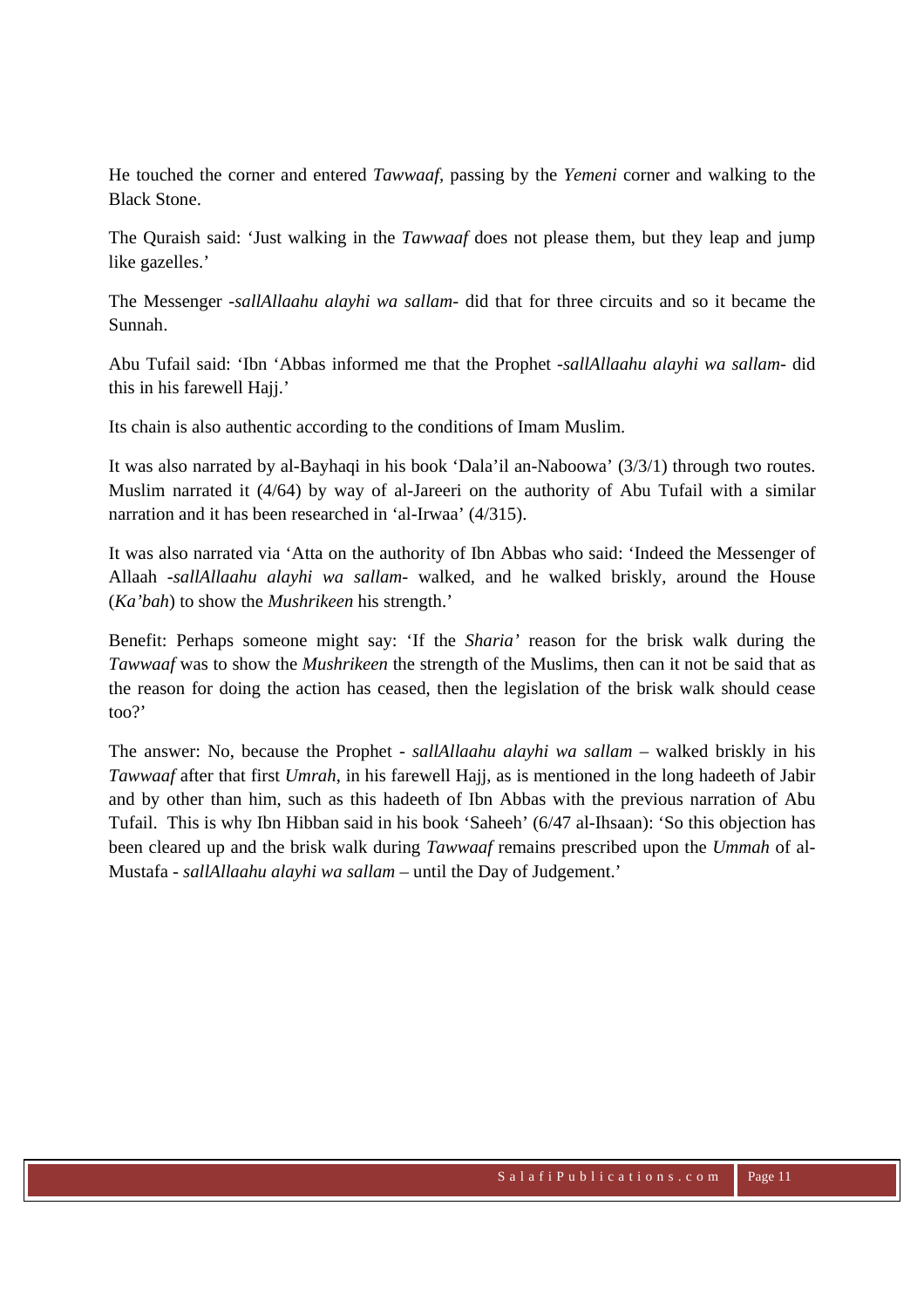### **Iltizaam**

No.2138- On the authority of Abdullaah bin 'Amr who said the Messenger *- sallAllaahu alayhi wa sallam* used to place his chest, face, forearms and hands between the Black Stone and the door of the *Ka'bah* in his *Tawwaaf*.'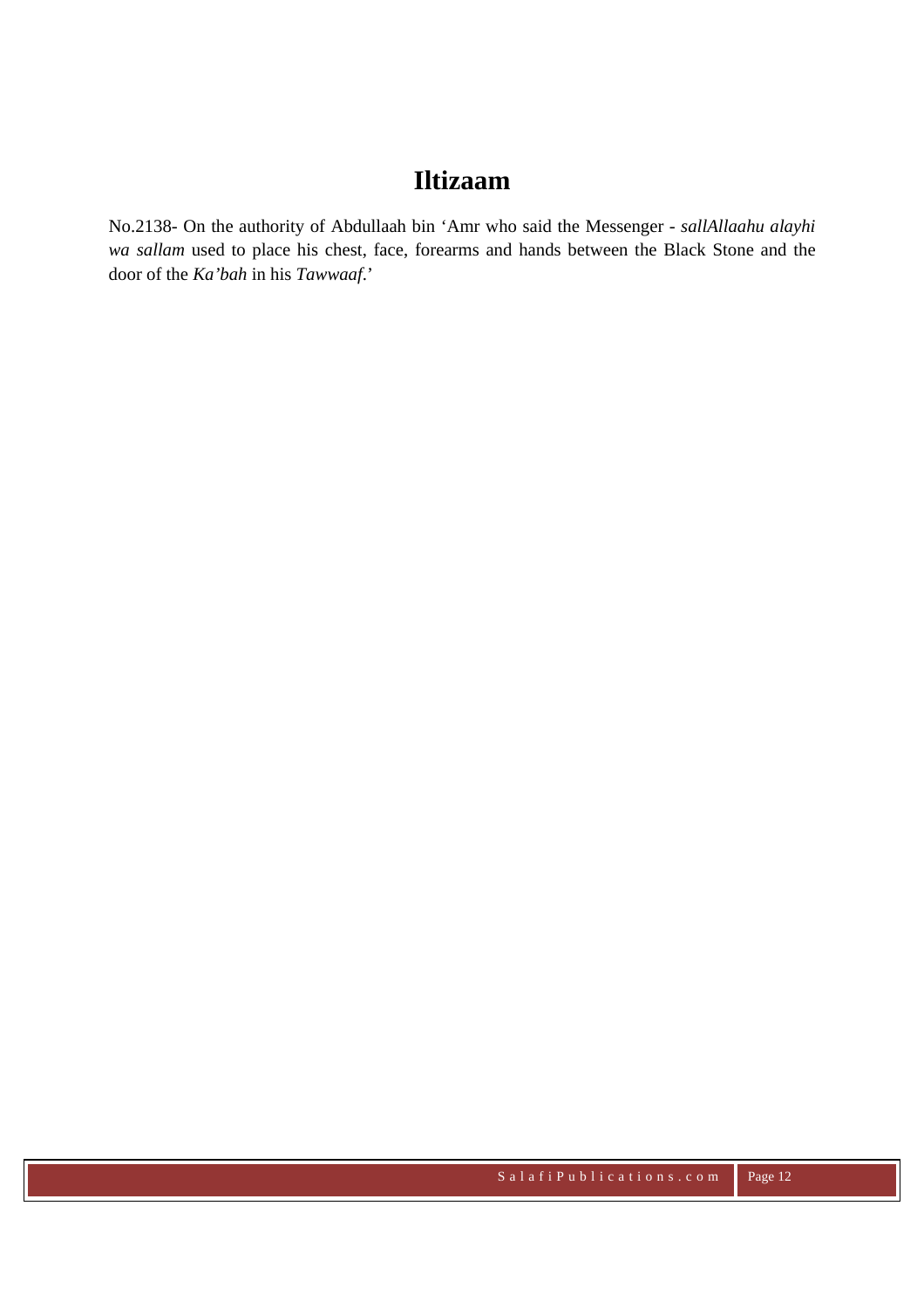### **Arafat**

No. 2551 - On the authority of 'Aeysha that the Messenger of Allaah *-sallAllaahu alayhi wa sallam-* said: 'There is no other day in which Allaah frees more slaves from the fire than the Day of 'Arafah. Indeed, He comes close to them then boasts about them to the Angels and then He says: 'What do these people want?'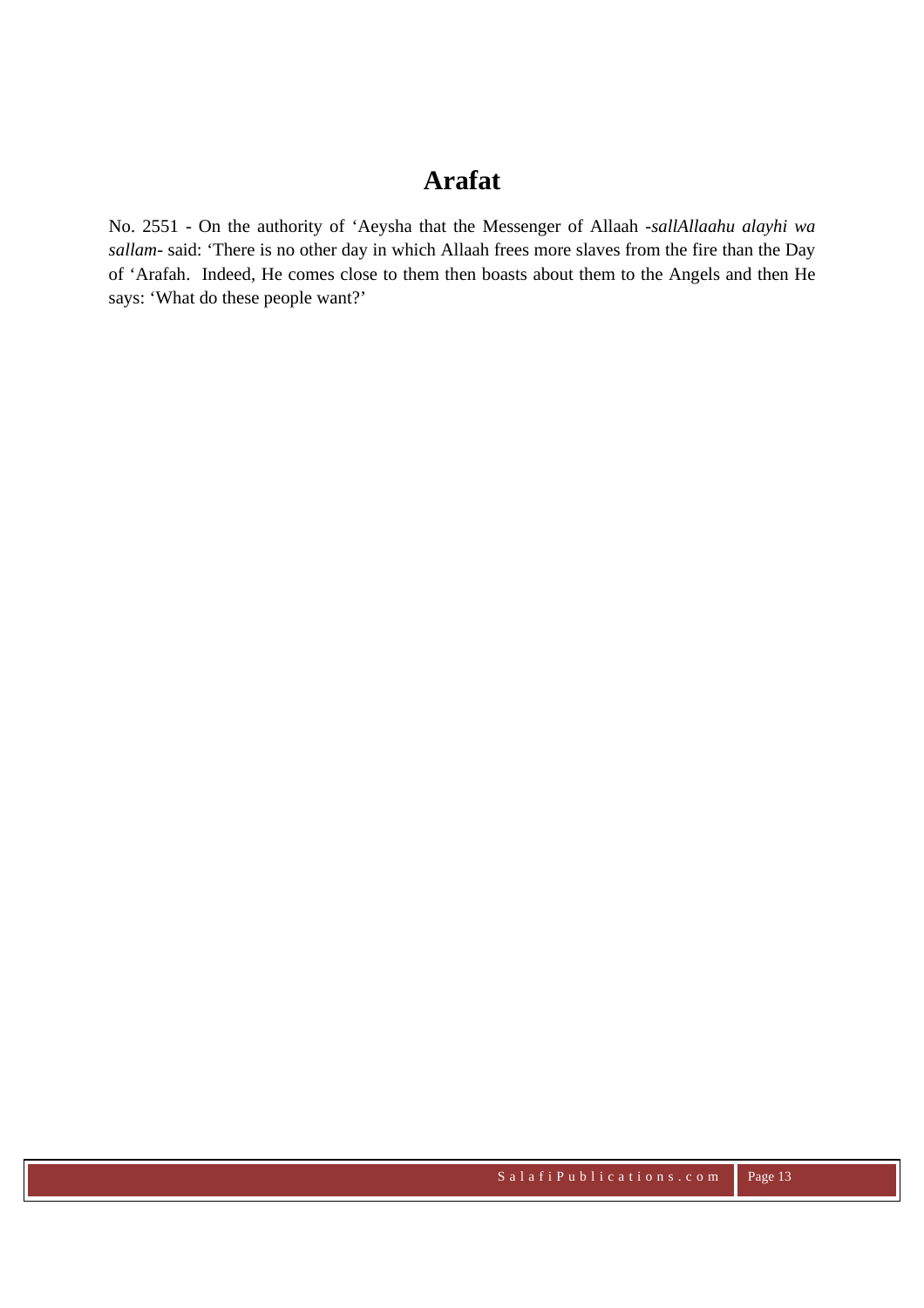### **Jamaraat**

No. 2515 - On the authority of Ibn Abbas who said that the Messenger of Allaah *- sallAllaahu alayhi wa sallam* said: 'If you stone the *Jamaar* (pillars) it will be as light for you on the Day of Judgement.'

No. 1437 - The Messenger *- sallAllaahu alayhi wa sallam* said: 'Stone the *Jamarah* with pebbles the size of chick peas.'

### **Gathering the Pebbles for Stoning the** *Jamaraat* **from Mina and not from Muzdalifah**

No. 2144 - On the authority of al-Fadl bin Abbas who said the Messenger of Allaah *- sallAllaahu alayhi wa sallam* said to the people when they left on the evening of 'Arafat and Muzdalifah: 'You should be tranquil.' He said this while he was preventing his female camel from speeding until he entered Mina and descended in a place between Mina and Muzdalifah. Then he said: 'You should take pebbles the size of chick peas, with which you can stone the *Jamarah*.'

Then al-Fadl said: 'and the Prophet *-sallAllaahu alayhi wa sallam-* was demonstrating with his hand just as when a person throws.'

Saheeh

Silsilah-Saheehah

Shaykh Albaani said:

'Benefit: Nisa'ee wrote a chapter heading for this hadeeth saying: 'From where does one collect the pebbles?' indicating by this that collecting pebbles takes place in Mina and the hadeeth regarding this is clear. This is because the Prophet *-sallAllaahu alayhi wa sallam-* ordered them to do this when he stopped at a place called 'Muhassir', while he was in Mina, as is mentioned in the narration of Muslim and al-Bayhaqi.

What also indicates this is the apparent hadeeth of Ibn 'Abbas who said: The Messenger of Allaah *-sallAllaahu alayhi wa sallam-* said to me on the morning of 'Aqabah while he was on his she-camel: 'Collect small stones for me.'

So I collected small pebbles for him which were like chickpeas and when I placed them in his palm, he said: 'The likes of these (type and size stones), O you people. Beware of exaggerating in the *Deen*, as indeed what destroyed those before you was exaggeration in the *Deen*.'

Narrated by Nisa'ee, al-Bayhaqi and Ahmad (1/215,247) with an authentic chain.

Indeed the evidence here is his saying: 'early at 'Aqabah' by which he means the early morning in which you stone the large *Jamarat al-'Aqabah*, and from what is apparent from the hadeeth is that the act of collecting the pebbles took place in Mina, near the *Jamarah*. As for what people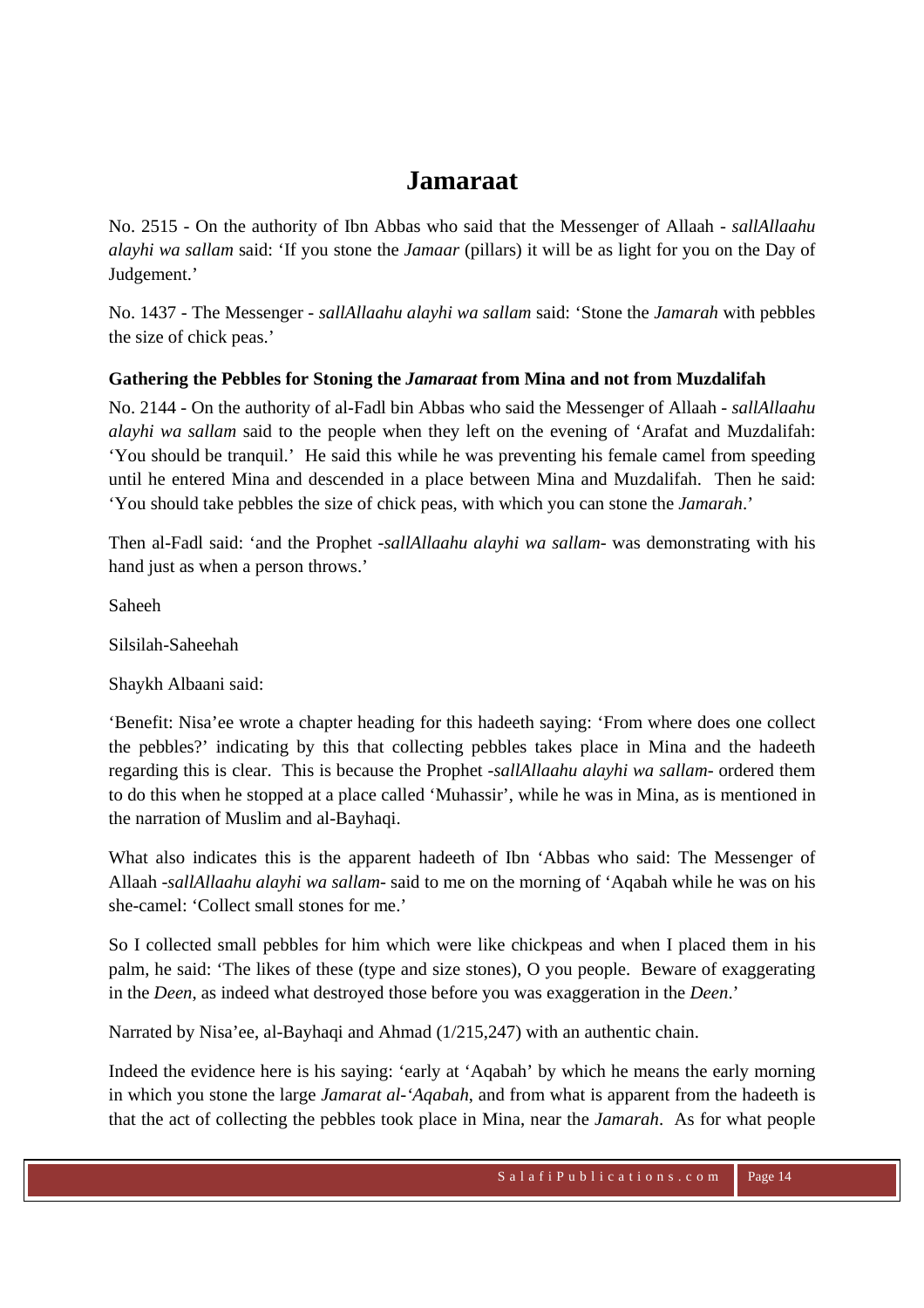do today, collecting pebbles in Muzdalifah, we do not know an origin for it in the Sunnah, rather it opposes these two ahadeeth and it contains burden and inconvenience with no benefit.'

### **Does the Person Performing Hajj Walk to the** *Jamarah* **to Stone it?**

No. 2072 - On the authority of Ibn Umar *–Rahiallaahu anhu-* that 'The Prophet *-sallAllaahu alayhi wa sallam-* would walk to the *Jamarah* if he wanted to stone it; he would walk to it and walk back from it.'

Saheeh

Silsilah-Saheehah

Shaykh Albaani said:

'Benefit: Tirmidhi said at the end of this hadeeth:

'Most of the people of knowledge implement this hadeeth while some of them say: He would ride on the day of *an-Nahr* (slaughtering) and would walk for the days other than the day of *an-Nahr*.'

Tirmidhi continues: 'It is as if the person who said this statement intended to follow the Prophet  *sallAllaahu alayhi wa sallam-* in his action, because indeed what is narrated of the Prophet  *sallAllaahu alayhi wa sallam-* is that he rode on the day of *an-Nahr* to go to stone the *Jamarah*and only *Jamarat ul-'Aqabah* is stoned on the day of *an-Nahr*.'

I say (Albaani): As for the Prophet *-sallAllaahu alayhi wa sallam-* stoning the *Jamarat ul- 'Aqabah* while he was riding, then this is mentioned in the long hadeeth of Jaabir cited in the book 'The Hajj of the Prophet *-sallAllaahu alayhi wa sallam*' from the narration of Muslim and others. This is why the hadeeth of Ibn Umar (above) that when the Prophet intended 'to stone the *Jamarat*, he would walk to it and walk back from it' is explained to mean other than the stoning of the day of *an-Nahr*, thereby reconciling this hadeeth of Ibn Umar with the hadeeth of Jaabir, and Allaah knows best.

Then I came across that which supports this opinion, from the narration of Abdullaah bin Umar on the authority of Nafi' with the wording: 'On the authority of Ibn Umar: that he used to come to the *Jamaar* during the three days after the day of *an-Nahr*, going back and forth walking and he mentioned that the Prophet *-sallAllaahu alayhi wa sallam-* used to do that.'

Narrated by Abu Dawood(1969) and Ahmad 92/156)

In another narration by Ahmad (2/114,138):

Ibn Umar used to stone the *Jamarat ul-'Aqabah* while riding on his animal on the day of *an-Nahr* and he never used to go to the other *Jamaarat* after that except that he would go back and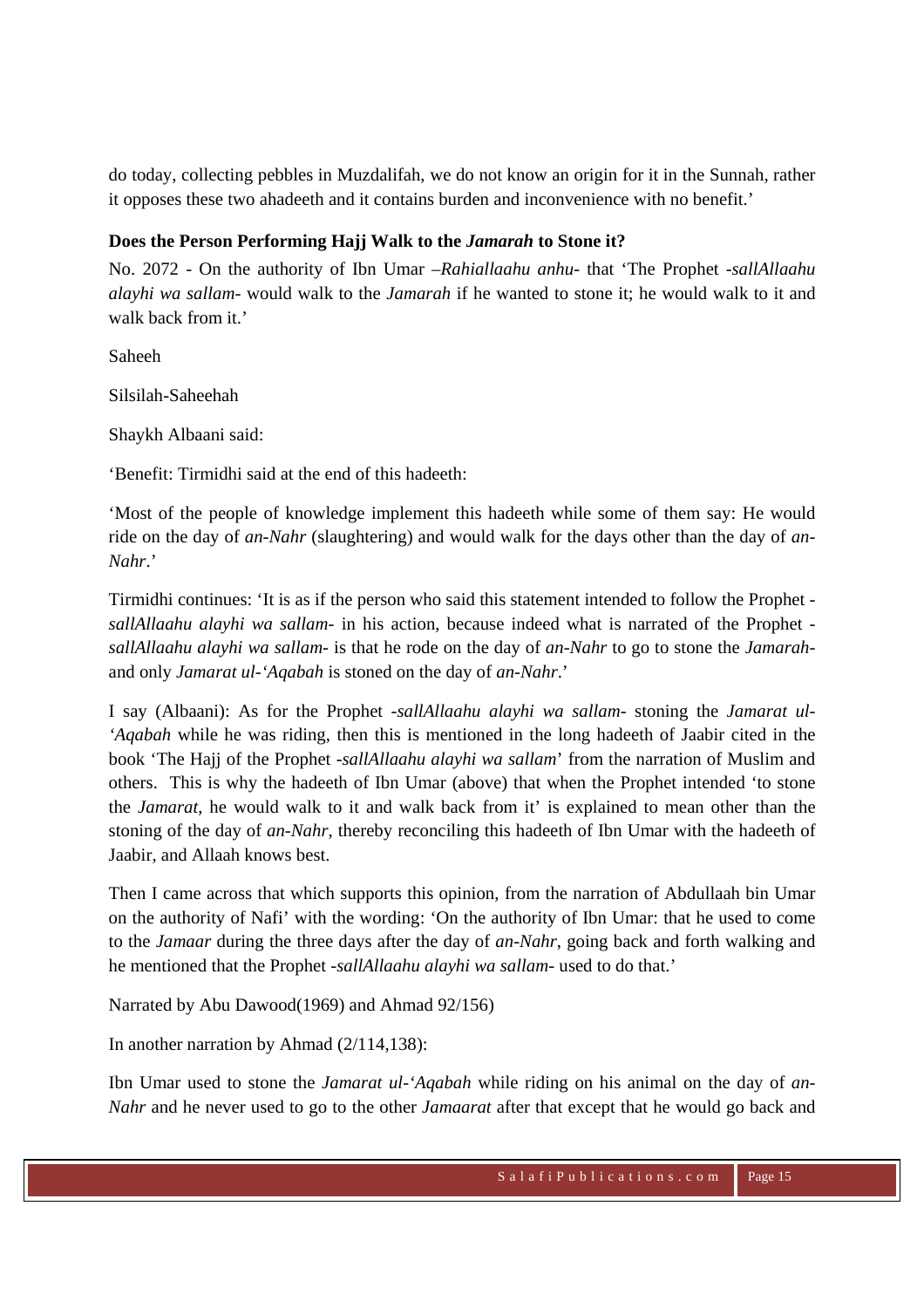forth walking. He asserted that the Prophet *-sallAllaahu alayhi wa sallam-* never used to go back and forth to the *Jamaarat*, except on foot.'

#### **Everything is Permissible After Stoning the Jamaarat al-'Aqabah Except Women**

No. 239 - On the authority of Ibn Abbas *–Rahiallaahu anhu-* who said that: The Messenger of Allaah *-sallAllaahu alayhi wa sallam-* said: 'When you stone the *Jamarah,* then everything except women becomes permissible.'

Saheeh

Silsilah-Saheehah

Shaykh Albaani said:

 'Benefit: In this hadeeth is a clear proof that when the person on Hajj has stoned the Jamaarat al- 'Aqabah then all the prohibitions of *Ihraam* are lifted except for the prohibition of intercourse with women; this is not permissible for him as has been unanimously agreed.'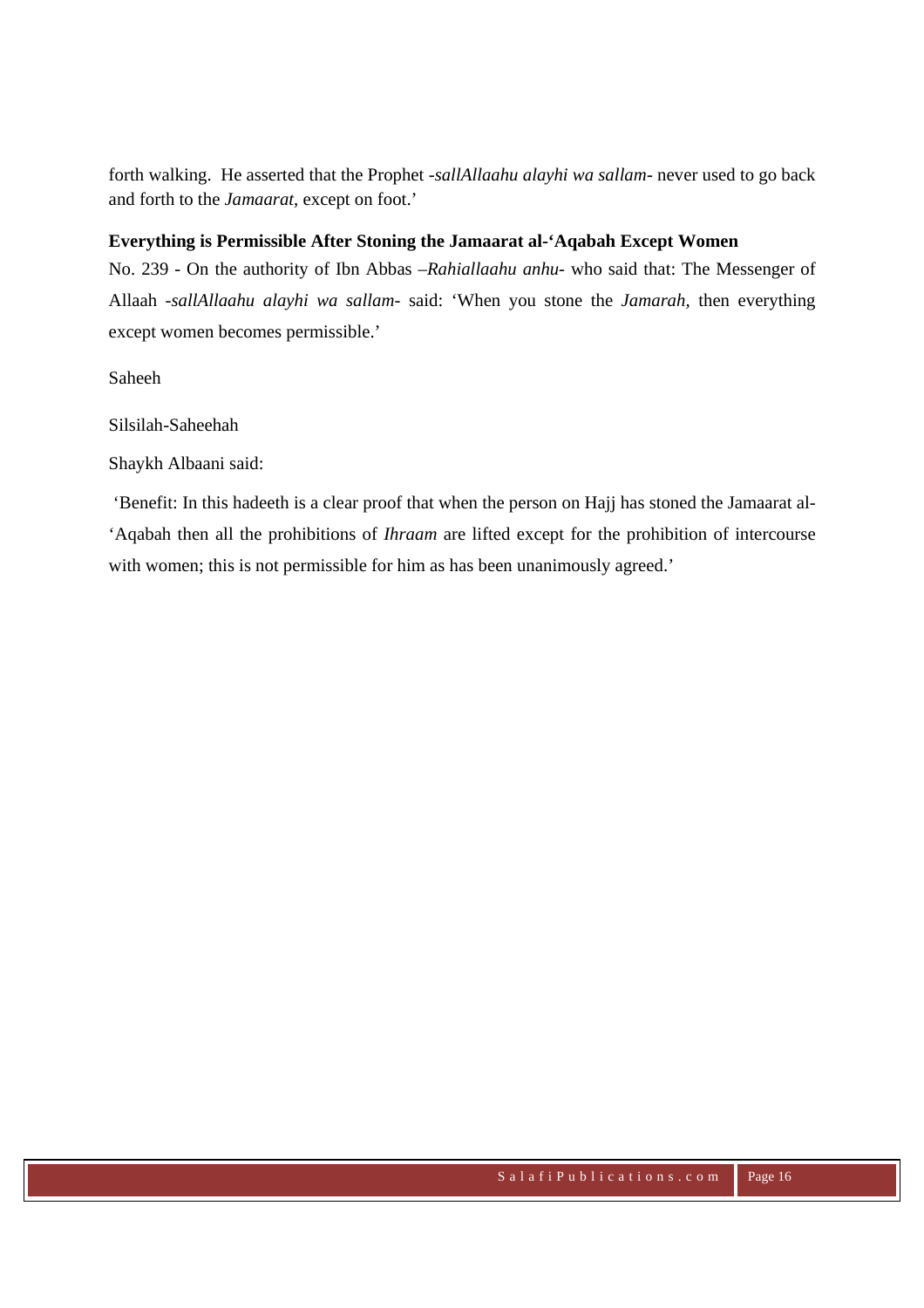# **Slaughter**

No. 805- On the authority of Jaabir who said: we used to preserve the slaughtered meat and take it to Madina during the time of the Messenger of Allaah *- sallAllaahu alayhi wa sallam*.'

## **After the Completion of Hajj**

No.1379 – On the authority of 'Aeysha in a narration ascribed to the Prophet: *-sallAllaahu alayhi wa sallam*:

 'When you have completed your Hajj then you should hasten your journey to your family, since it is greater in its reward.'

No. 1451- On the authority of Ibn Umar in a narration ascribed to the Prophet: *-sallAllaahu alayhi wa sallam*: 'Appreciate this House (*Ka'bah*) since it has been destroyed twice and the third time it will be raised up.'

No. 883- On the authority of 'Aeysha that she would carry *Zam-Zam* water, and she would say that the Messenger of Allaah *- sallAllaahu alayhi wa sallam* used to carry *Zam-Zam* water in leather water sacks and jugs, and he used to pour it on the sick and give it to them to drink.'

### **The Permissibility of Visiting the Prophet's** *-sallAllaahu alayhi wa sallam-* **Grave**

No. 2497 - On the authority of 'Aasim bin Humaid as-Sakooni *–Rahiallaahu anhu-* that when the Prophet -*sallAllaahu alayhi wa sallam-* sent Mu'adh to Yemen, he came out with him to advise him. Mu'adh was riding and the Messenger *-sallAllaahu alayhi wa sallam-* was walking next to his riding animal. When the Prophet *-sallAllaahu alayhi wa sallam -* had advised him he said: O Mu'adh! Indeed you might not meet me after this year and perhaps you will pass by my *Masjid* and my grave.'

Saheeh

Silsilah-Saheehah

Shaykh Albaani said:

 'Benefit: 'Dr. al-Booti uses this hadeeth in the last part of his book 'Fiqh as-Seerah' as evidence for the permissibility of visiting the Prophet's *-sallAllaahu alayhi wa sallam-* grave – claiming that Ibn Taymeeyah rejects this visiting!

Even though we do not oppose his use of this proof, as it is indeed clear, we notify the readers that this is a false claim and a lie against Ibn Taymeeyah *-Rahimullaah*. Indeed his books make clear and abundant mention of its legality and he even expounded on how to visit the grave.